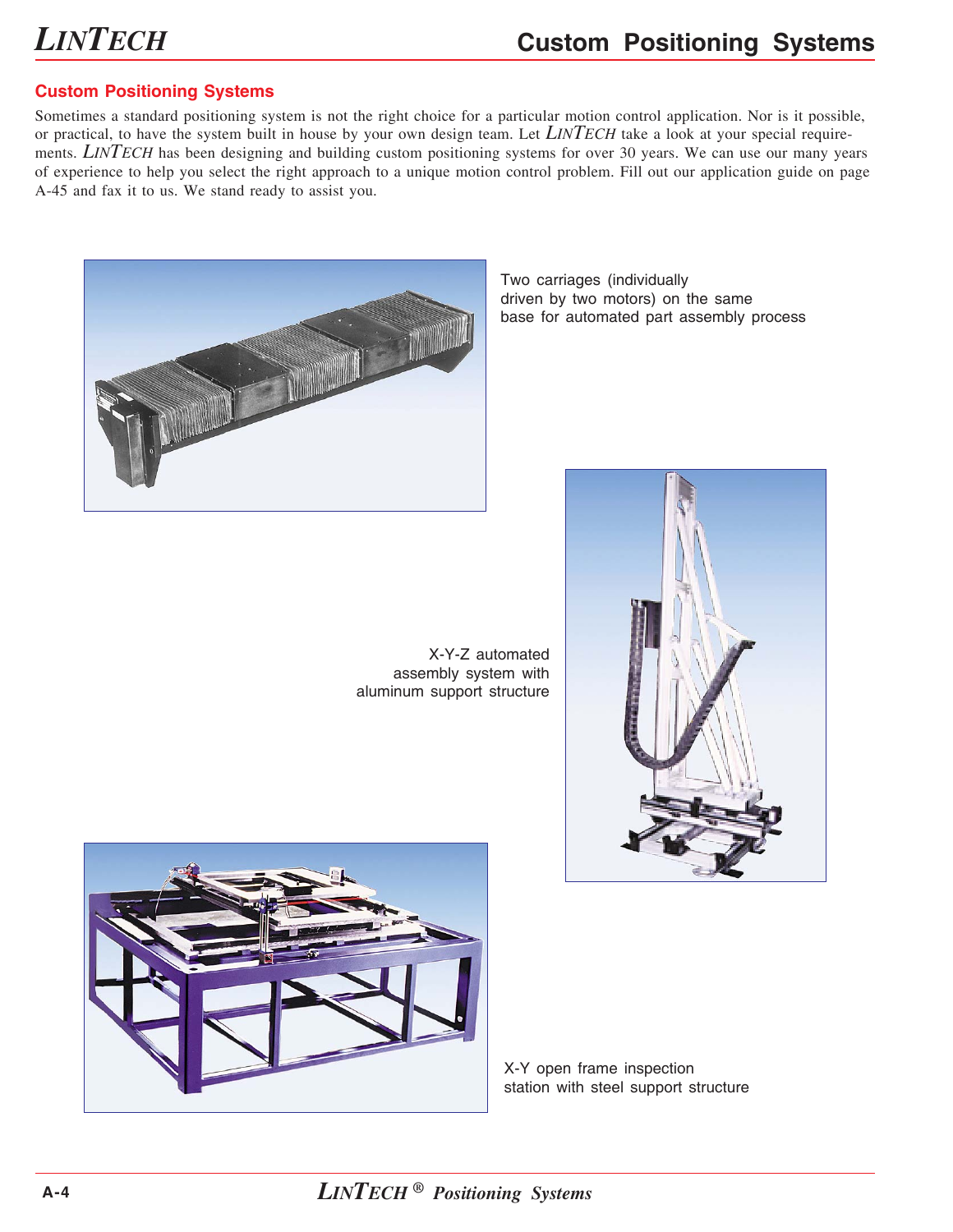### **Custom Positioning Systems**





**A**

X-Z vision inspection station mounted on steel sub plate





Belt driven long travel X-Y-Z inspection station with aluminum support structure



X-Y machine assembly process with steel support structure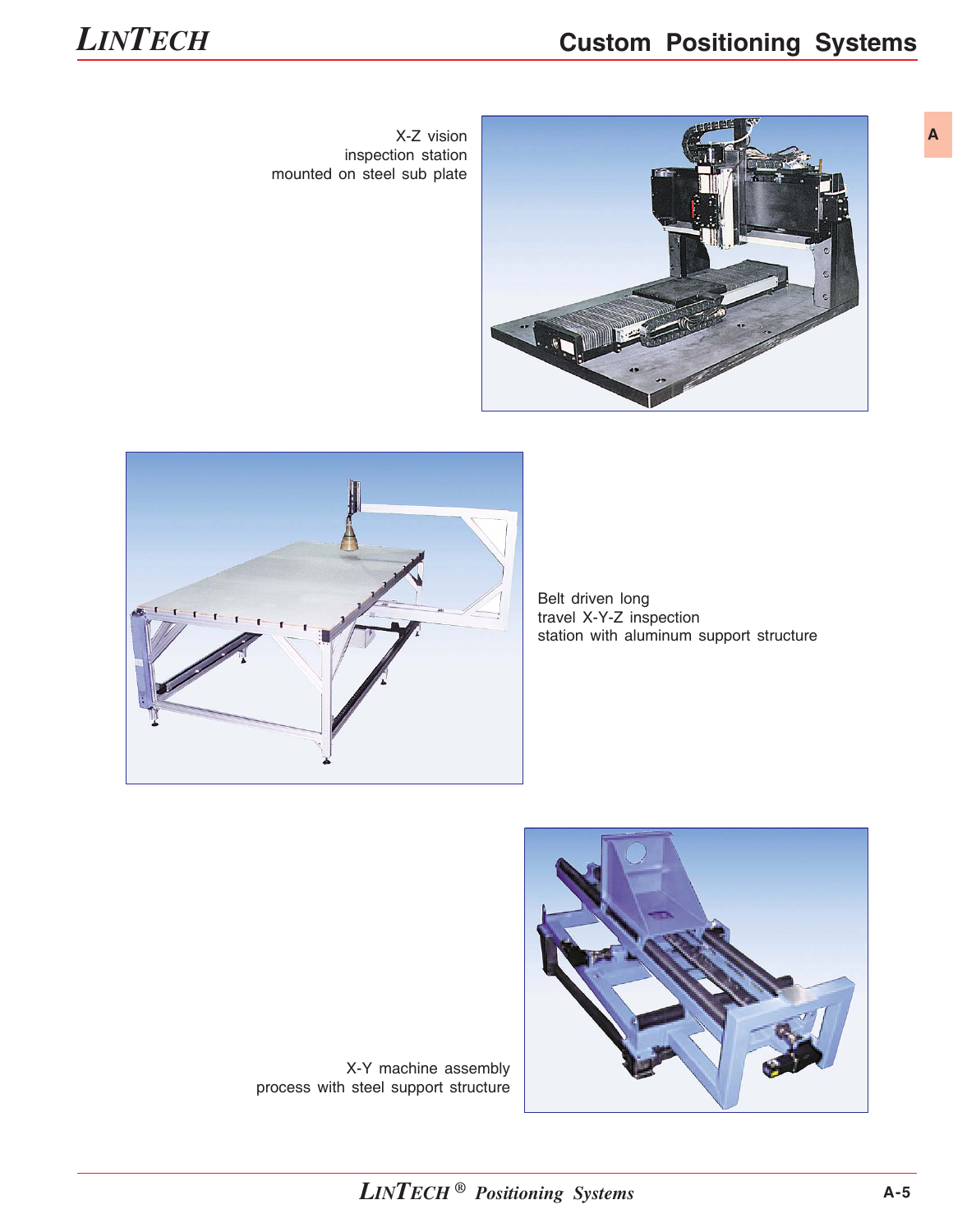# *LINTECH*

### **Custom Positioning Systems**





Two individual X-Y axes for laser cutting process supported by steel structure





X-Y axis water jet cutting process with open frame steel support structure